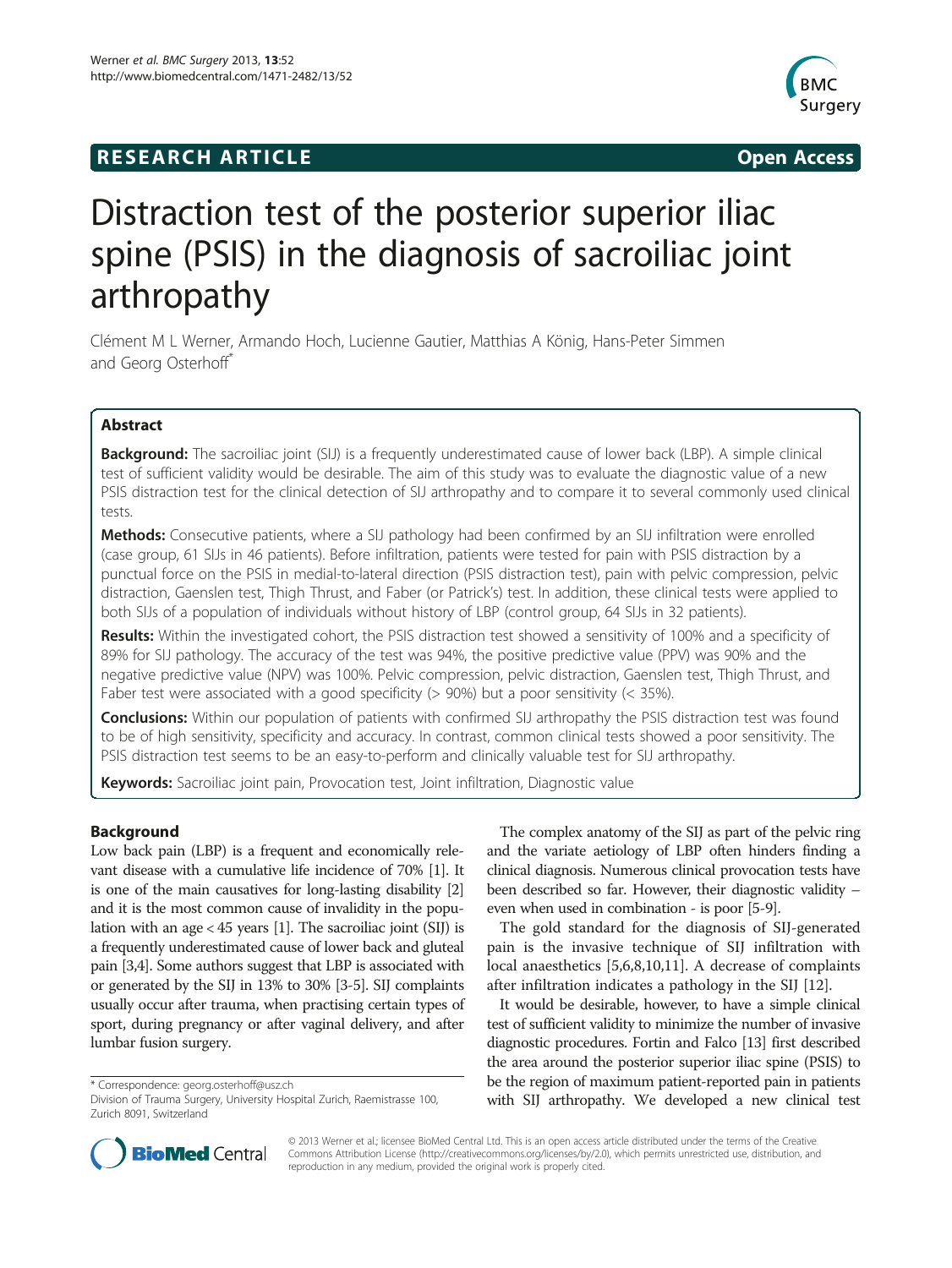where this knowledge is combined with provocation of SIJ movement, the PSIS distraction test. In our daily experience, this test was associated with a high rate of agreement with the presence of SIJ pathology.

Thus, it was the aim of this study to evaluate the diagnostic value of the PSIS distraction test for the clinical detection of SIJ arthropathy and to compare it to several commonly used clinical tests.

## Methods

We performed a retrospective study in a case–control design at a specialized centre for spine and pelvic surgery in Switzerland. The study was conducted in compliance with the Helsinki Declaration and was approved by the institutional review board (Kantonale Ethik kommission Zürich, Ref. No. 2011–0390). All patients and volunteers gave informed consent to the infiltration procedure and to participate in this study, respectively.

## **Patients**

Between June 2012 and February 2013 all consecutive patients aged  $\geq 18$  years with LBP where other sources of LBP (that is spondylarthropathies, radiculopathies, traumata, malignancies, and pathologies of the hip joint) had been excluded and a SIJ pathology had been confirmed by an SIJ infiltration, were enrolled for this study (case group, 61 SIJs in 46 patients, age  $60 \pm 13$  years). If a patient had complaints in both SIJs, each joint was analyzed separately. Patients with pre-existing neurological or rheumatoid diseases, patients allergic to one of the substances used for SIJ-infiltration, those with severe dementia as well as pregnant patients were excluded (Figure 1).

In addition, the clinical tests described below were applied to both SIJs of a population of volunteers without any history of LBP or pelvic pain (control group, 64 SIJs in 32 patients, age  $40 \pm 15$  years).

#### Sacro-iliac joint infiltration

Within a period of maximum two weeks after the primary examination described below, infiltration of the SIJ was performed in an operation room with the patient in prone position. Under fluoroscopic guidance, a 19.5 Gauge Chiba needle was introduced into the painful SIJ. After the correct needle position was confirmed by the patient's recognition of characteristic pain or – in cases of doubt - by instillation of a contrast agent, local anesthetics (5–8 ml Mepivacain 2%) and a steroid (40 mg Kenacort) were injected. All interventions were made by one of four investigators (CW, LG, MK, GO) in a nonblinded manner.

Directly before and after the infiltration, patients were asked to write down the level of pain according to the Visual Analogue Scale (VAS) in a pain log (Additional file [1\)](#page-3-0). A decrease of VAS by  $\geq 50\%$  15 to 30 minutes after infiltration was considered to indicate an intraarticular pathology of the SIJ.

## Clinical tests

7During routine examination before infiltration, all patients were tested for pain with PSIS distraction, pain with pelvic compression, pelvic distraction, Gaenslen test, Thigh Thrust, and Faber (or Patrick's) test [\[5,6,8](#page-3-0)[,10,11](#page-4-0)].

For the new PSIS distraction test, the patients were asked whether they felt production of new or aggravation of pain when a punctual force was applied on the PSIS in medial-to-lateral direction with the patient either standing or lying prone (Figure [2](#page-2-0)). The test was considered positive if it reproduced the patient's symptoms.

These tests were performed by one of four examiners (CLW, LG, MAK, GO). As this routine examination was performed before infiltration, examiners were blinded for the result of the SIJ infiltration of the patients with SIJ pathology in the case group. The investigator testing

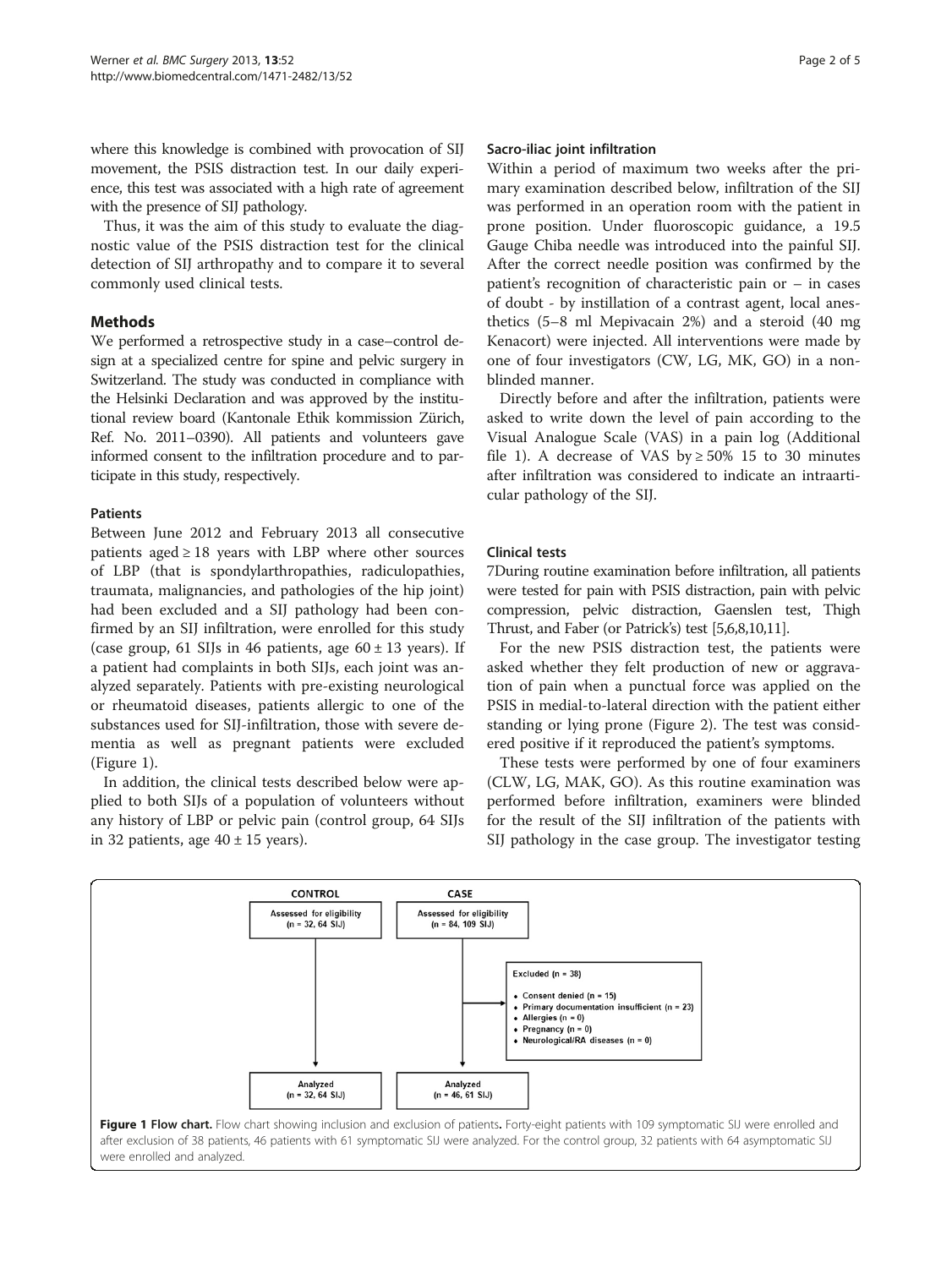<span id="page-2-0"></span>

the non-symptomatic volunteers in the control group (GO) was not blinded.

#### Statistical analysis

Age is expressed as mean ± SD. Diagnostic test evaluation was done using SPSS for Windows 21.0 (SPSS, Chicago, Illinois, USA).

## Results

A positive PSIS distraction test, defined by production of new or aggravation of pain when a punctual force was applied on the PSIS in medial-to-lateral direction was witnessed in all of the 61 SIJs (100%) where a SIJ pathology had been confirmed by infiltration. In the control group, the PSIS distraction test was positive in only seven of the 64 SIJs (11%) without any history of LBP or previous pelvic pain.

Within the investigated cohort, which did include only patients with confirmed SIJ pathology as the case group, the PSIS distraction test showed a sensitivity of 100% and a specificity of 89% for SIJ pathology. The accuracy of the test was 94%, the positive predictive value (PPV) was 90% and the negative predictive value (NPV) was 100%.

The diagnostic odds ratio of the PSIS distraction test was infinite.

Pain with pelvic compression was observed in 16 of the 61 SIJs (26%) with a SIJ pathology and in none of the 64 SIJs (0%) in the healthy control group (sensitivity 26%, specificity 100%, PPV 100%, NPV 59%).

Pain with pelvic distraction was observed in 14 of the 61 SIJs (23%) with a SIJ pathology and in one of the 64 SIJs (2%) in the control group (sensitivity 23%, specificity 98%, PPV 93%, NPV 57%).

A positive Gaenslen test and a positive Thigh Thrust were each found in 19 of the 61 SIJs (31%) with a SIJ pathology and in four of the 64 SIJs (6%) in the control group (each with a sensitivity of 31%, a specificity of 94%, a PPV of 83%, and a NPV of 59%).

A positive Faber test was witnessed in 21 of the 61 SIJs (34%) with a SIJ pathology and in five of the 64 SIJs (8%) in the control group (sensitivity 34%, specificity 92%, PPV 81%, NPV 60%).

## **Discussion**

The aim of this study was to evaluate the diagnostic value of a new clinical test for SIJ arthropathy, the PSIS distraction test, and to compare it to commonly used clinical tests.

Within our population of patients with confirmed SIJ arthropathy, the PSIS distraction test was found to be of high sensitivity, specificity and therefore a very good accuracy.

While other common clinical tests as pelvic compression, pelvic distraction, Gaenslen test, Thigh Thrust, and Faber test also showed a good specificity, their sensitivity was poor  $\left( < 35\% \right)$ .

This is in accordance with previously published data, even though the range of reported values for sensitivity and specificity is broad [[6](#page-3-0)[-9\]](#page-4-0) and some of these studies lack control groups [[8](#page-3-0)]. In a large systematic review, Szadek et al. analysed SIJ provocation tests (compression, distraction, thigh thrust, Gaenslen's test, and Patrick's sign/Faber test) and observed significant heterogeneity and inconsistency. They assumed the use of different thresholds for a positive reference standard of sufficient pain relief to be partly responsible for this [\[7](#page-3-0)].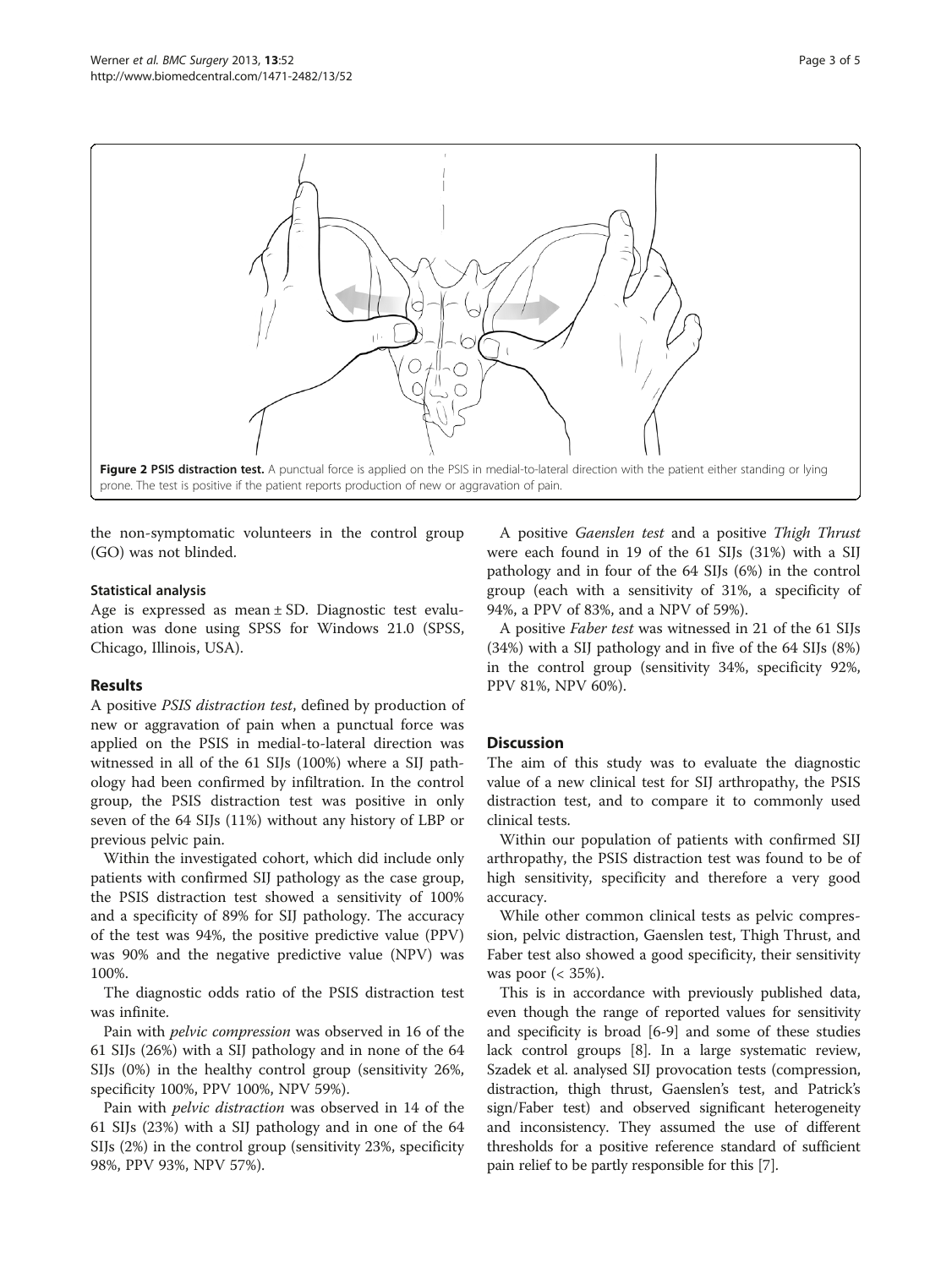<span id="page-3-0"></span>Some authors reported an association [[9,13,14](#page-4-0)] between patient-reported pain in the area of the posterior superior iliac spine (PSIS) and SIJ-generated pain. Still, a clinical test applying a force on the PSIS combining the knowledge of patient-reported pain with movement of exclusively the SIJ has not been described, so far.

The presence of pain-transducing nerve fibers in the SIJ and its adjacent ligaments is known [\[12,15\]](#page-4-0). In this context is important to know that the innervation of the sacroiliac joint is almost exclusively derived from the sacral dorsal rami [\[16,17](#page-4-0)]. The immediate anatomical vicinity of these neural structures and the PSIS could be an explanation for the good diagnostic value of the PSIS distraction test we observed. Similar to the supra- and infraorbital exits of the trigeminal nerve, the PSIS might serve as a pressure point to test the sensitivity of the sacral dorsal rami innervating the SIJ. However, a distinctive mapping of the nociceptive areas in the SIJ to strengthen this hypothesis has not been described in the literature.

Even though our study design was useful to differentiate between cases and the controls, the results need caution to some limitations. The clinical value of the PSIS distraction test was investigated on base of a case–control design. Since the case group consisted of patients with a SIJ arthropathy confirmed by an infiltration, this might especially influence the sensitivity values.

The commonly used SIJ provocative test are known to be subject to considerable inter- and intraobserver variabilities [7]. Information on this issue for the PSIS distraction test is not given by our study. We are convinced, however, that the simplicity of the PSIS distraction test procedure makes a high inter- and intraobserver variability unlikely.

The examiners were not blinded for the non-symptomatic volunteers in the control group. This might be a potential source of bias and in this case partially explain the good specificity. In contrast, examiners were not able to predict the results of the SIJ infiltration in the group of patients with SIJ pathology.

Further validation by prospective, blinded multi-investigator trials with a larger cohort is needed to confirm this assumption.

We did not differentiate on symptom duration before treatment. Pain mechanisms are different in acute, subacute or chronic pain and hyperalgesia in patients with a chronic pain syndrome is a possible confounding factor.

As many others [5,8[,13,14](#page-4-0)], our study used SIJ infiltration under fluoroscopic monitoring as reference test. The topography of the sacroiliac joint space is variable as well as irregular and even with the use of radiopaque agent to prove the intraarticular position of the needle, there is a notable probability of an extraarticular infiltration leading to a false-negative test result. Thus, it has been not definitely proven if the tenderness of the PSIS is really caused by an intraarticular pathology or rather a

periarticular (i.e. ligamenteous) problem. CT-guided infiltration may be used in future studies to avoid this vagueness.

Therefore, while the PSIS distraction test is not entirely validated trough this study, strong evidence on its clinical value is given. In contrast to the commonly described provocative tests, it can be performed with the patient standing and is easy to perform during clinical routine. Thereby, it provides a quick and robust decision guidance towards the need for more invasive diagnostics as SIJ infiltration.

#### Conclusion

In conclusion, the PSIS distraction test was found to be of high sensitivity, specificity and accuracy within our population of patients with confirmed SIJ arthropathy. In contrast, common clinical tests as pelvic compression, pelvic distraction, Gaenslen test, Thigh Thrust, and Faber test showed a good specificity but their sensitivity was poor.

Therefore, the PSIS distraction test seems to be an easyto-perform and clinically valuable test for SIJ arthropathy.

## Additional file

[Additional file 1:](http://www.biomedcentral.com/content/supplementary/1471-2482-13-52-S1.pdf) Pain log for the documentation of VAS after SIJ infiltration.

#### Competing interests

The authors declare that they have no competing interests.

#### Authors' contributions

CW had the idea of the PSIS test, participated in designing the study, analysed the data and drafted the manuscript. AH, LG and MK participated in data acquisition and revised the manuscript. HPS was involved supervised the study and and revised the manuscript. GO participated in designing the study, the analysis of the data and in drafting the manuscript. All authors read and approve the final manuscript.

#### Received: 15 July 2013 Accepted: 25 October 2013 Published: 31 October 2013

#### References

- Andersson GB: Epidemiological features of chronic low-back pain. Lancet 1999, 354(9178):581–585.
- 2. Collaborators USBoD: The state of US health, 1990–2010: burden of diseases, injuries, and risk factors. JAMA 2013, 310(6):591–608.
- 3. Daum WJ: The sacroiliac joint: an underappreciated pain generator. Am J Orthop (Belle Mead NJ) 1995, 24(6):475–478.
- 4. DonTigny RL: Anterior dysfunction of the sacroiliac joint as a major factor in the etiology of idiopathic low back pain syndrome. Phys Ther 1990, 70(4):250–265. discussion 262–255.
- 5. Schwarzer AC, Aprill CN, Bogduk N: The sacroiliac joint in chronic low back pain. Spine (Phila Pa 1976) 1995, 20(1):31–37.
- 6. Foley BS, Buschbacher RM: Sacroiliac joint pain: anatomy, biomechanics, diagnosis, and treatment. Am J Phys Med Rehabil 2006, 85(12):997–1006.
- 7. Szadek KM, van der Wurff P, van Tulder MW, Zuurmond WW, Perez RS: Diagnostic validity of criteria for sacroiliac joint pain: a systematic review. J Pain 2009, 10(4):354–368.
- 8. Slipman CW, Sterenfeld EB, Chou LH, Herzog R, Vresilovic E: The predictive value of provocative sacroiliac joint stress maneuvers in the diagnosis of sacroiliac joint syndrome. Arch Phys Med Rehabil 1998, 79(3):288-292.